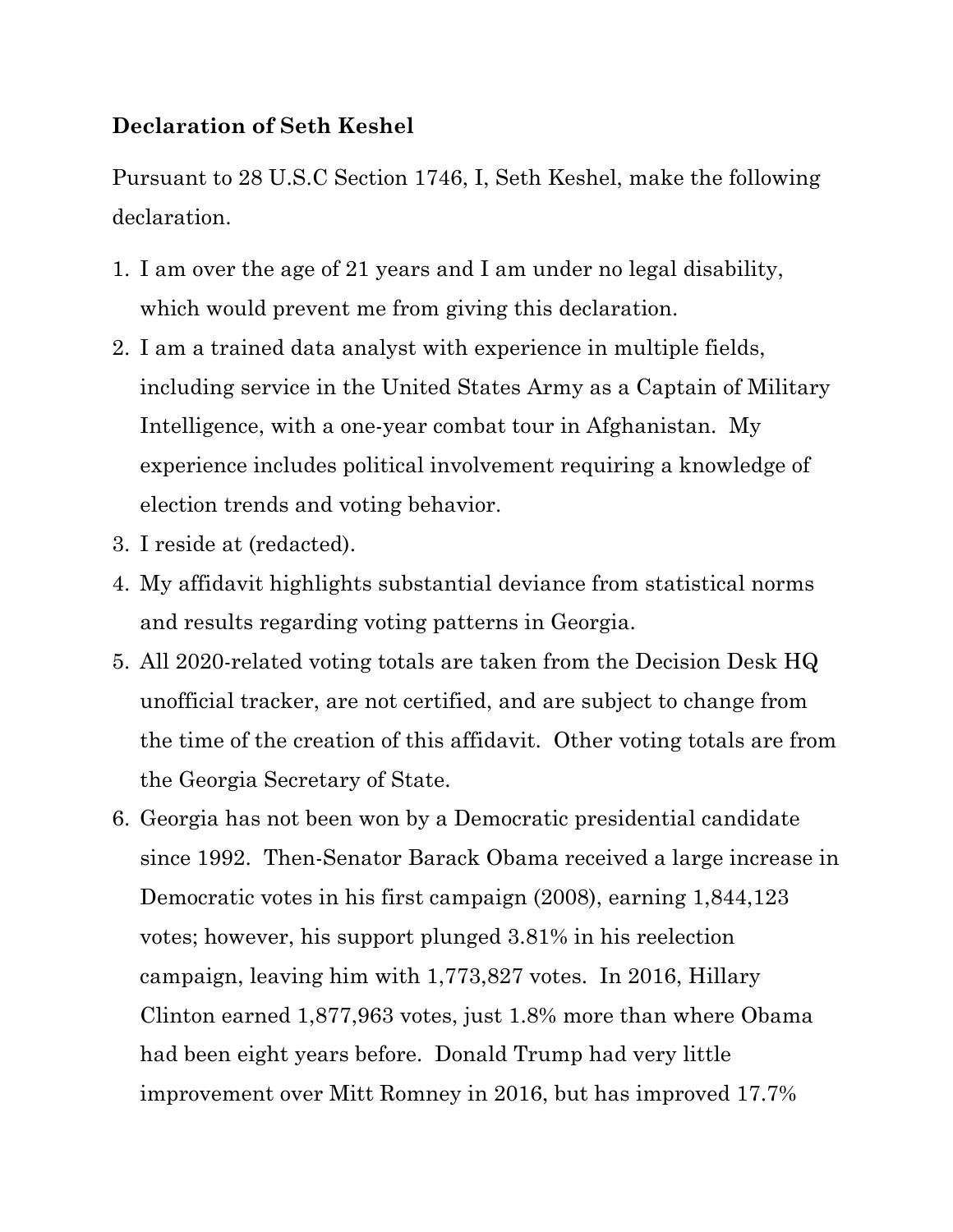from his 2016 performance, an addition of 368,899 votes. This strong performance casts substantial doubt on a 31.6% improvement for Joe Biden on top of the Clinton total from just four years ago.

- 7. Metro Atlanta is full of votes, and the urban and suburban counties support Democratic candidates, while the exurban counties support Republican candidates. This shift was made complete when Cobb and Gwinnett Counties moved away from Donald Trump in 2016. The Atlanta region has added substantial voter registrations, which has not always correlated to a drastic increase in amount of votes cast. This year, Gwinnett and Henry Counties have already cast more than 40% more Democratic votes than in 2016, with Donald Trump still gaining votes in the counties. Cobb and Douglas Counties have now cast over 35% more Democratic votes than 2016, while all other metro Atlanta counties are up substantially from the 2012 and 2016 elections. Population growth can certainly drive turnout higher, but with the reported signature verification issues and transparency violations present in Georgia, these totals are highly suspect. The bar graph highlighting Democratic vote increases in the 12 most heavily Democrat-voting counties is contained in Exhibit A.
- 8. President Trump improved his margins in just 70 of 159 counties in the state, mostly in the southeast, but also in minority-heavy counties that he did not win. The most shocking losses of margin are in strong Republican counties that are not showing indications of flipping like Cobb or Gwinnett Counties did. President Trump backtracked 14% in Forsyth, 13% in Fayette, 12% in Paulding, 11%